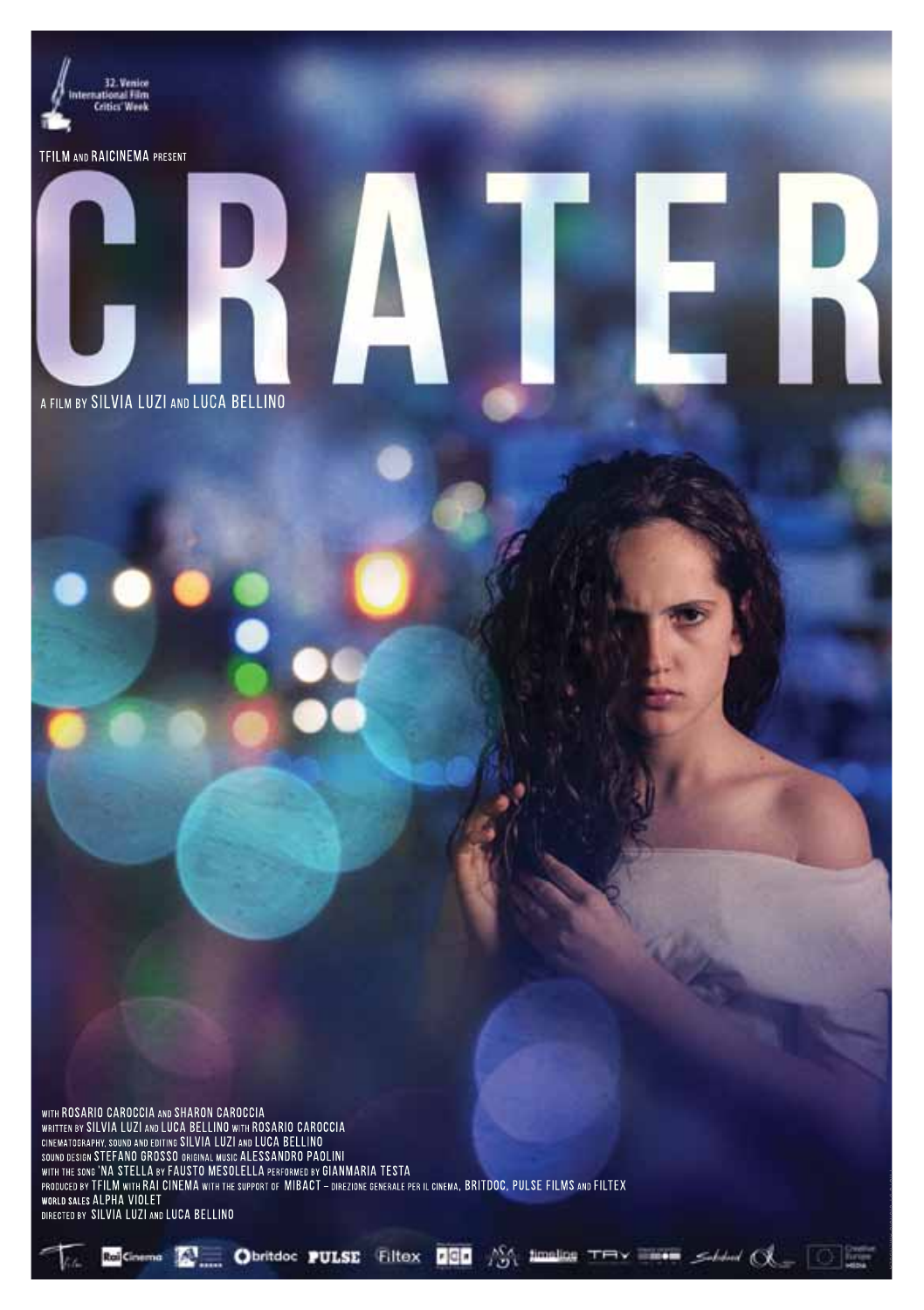#### World Premiere Venice FF 2017 International Critics' Week Competition

### original title

## Il Cratere

Italy - 2017 - 93 min - Super35 4K - 1:1.85 - 5.1 - Italian

*Crater is the name of a dim and uncertain constellation, it is almost invisible because of its strong luminosity.*

*Science views its stars as shifting but in the galaxy, values become inverted.*

*Crater sparkles and cannot be seen.*

#### SYNOPSIS

Rosario works as a street seller on the fairgrounds of the suburbs of Naples.His dream to escape poverty latches onto the musical talent of his daughter Sharon. Fascinated by the video images of his teenage daughter, he turns into an impresario to make her a star of Italian folk music.

Between documentary and realistic tale, Crater portrays the ambitions of a father against the freedom of his daughter.

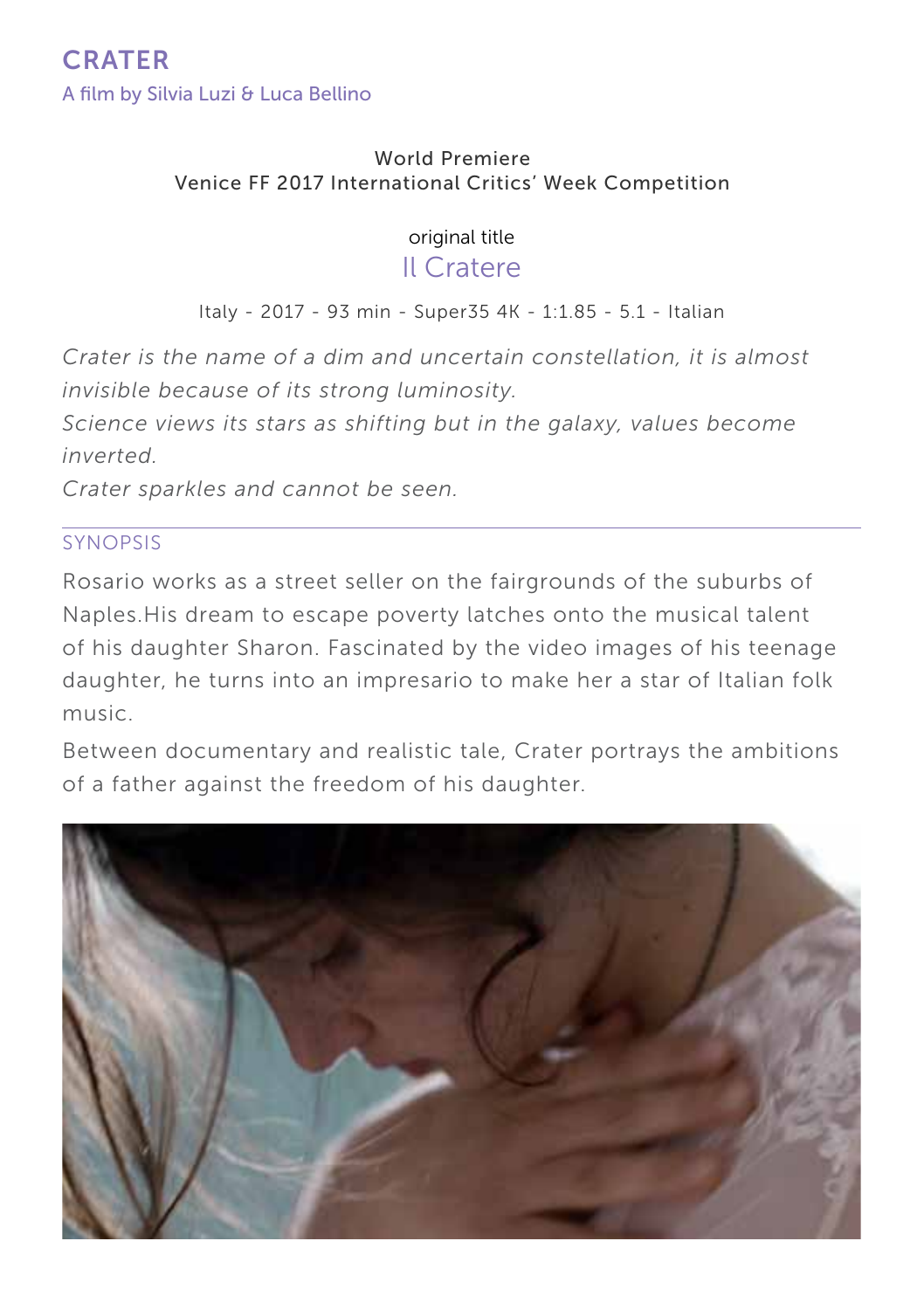A film by Silvia Luzi & Luca Bellino

#### **CAST**

Rosario Caroccia (the Father) Sharon Caroccia (the Daughter)

Tina Amariutei Assunta Arcella Imma Benvenuto Eros Caroccia Mariaelianna Caroccia Rosario Junior Caroccia Rosario Petrone Davide Russo Genny Valentino

#### **CREW**

| SILVIA LUZI, LUCA BELLINO<br>SILVIA LUZI, LUCA BELLINO |
|--------------------------------------------------------|
| ROSARIO CAROCCIA                                       |
| SILVIA LUZI, LUCA BELLINO                              |
| ALESSANDRO PAOLINI                                     |
| STEFANO GROSSO                                         |
| DANIELA BASSANI, MARZIA CORDÒ,                         |
| <b>GIANCARLO RUTIGLIANO</b>                            |
| <b>MAURO VICENTINI</b>                                 |
| LUCA BELLINO, SILVIA LUZI                              |
| TFILM con RAI CINEMA                                   |
| MINISTERO dei BENI e delle ATTIVITÀ                    |
| CULTURALI e del TURISMO   DIREZIONE                    |
| <b>GENERALE CINEMA</b>                                 |
| <b>BRITDOC PULSE FILMS</b>                             |
| FILTEX srl                                             |
|                                                        |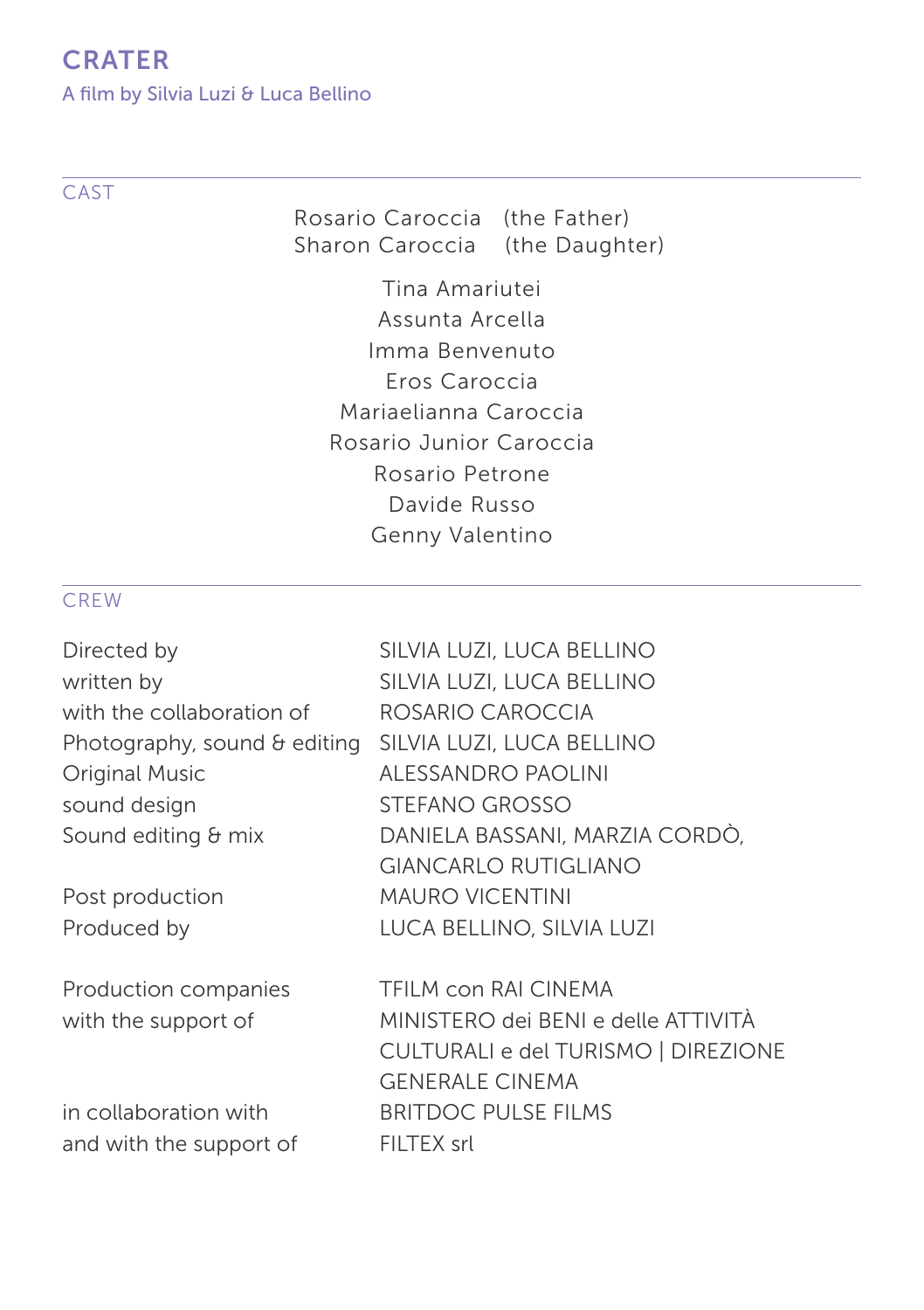

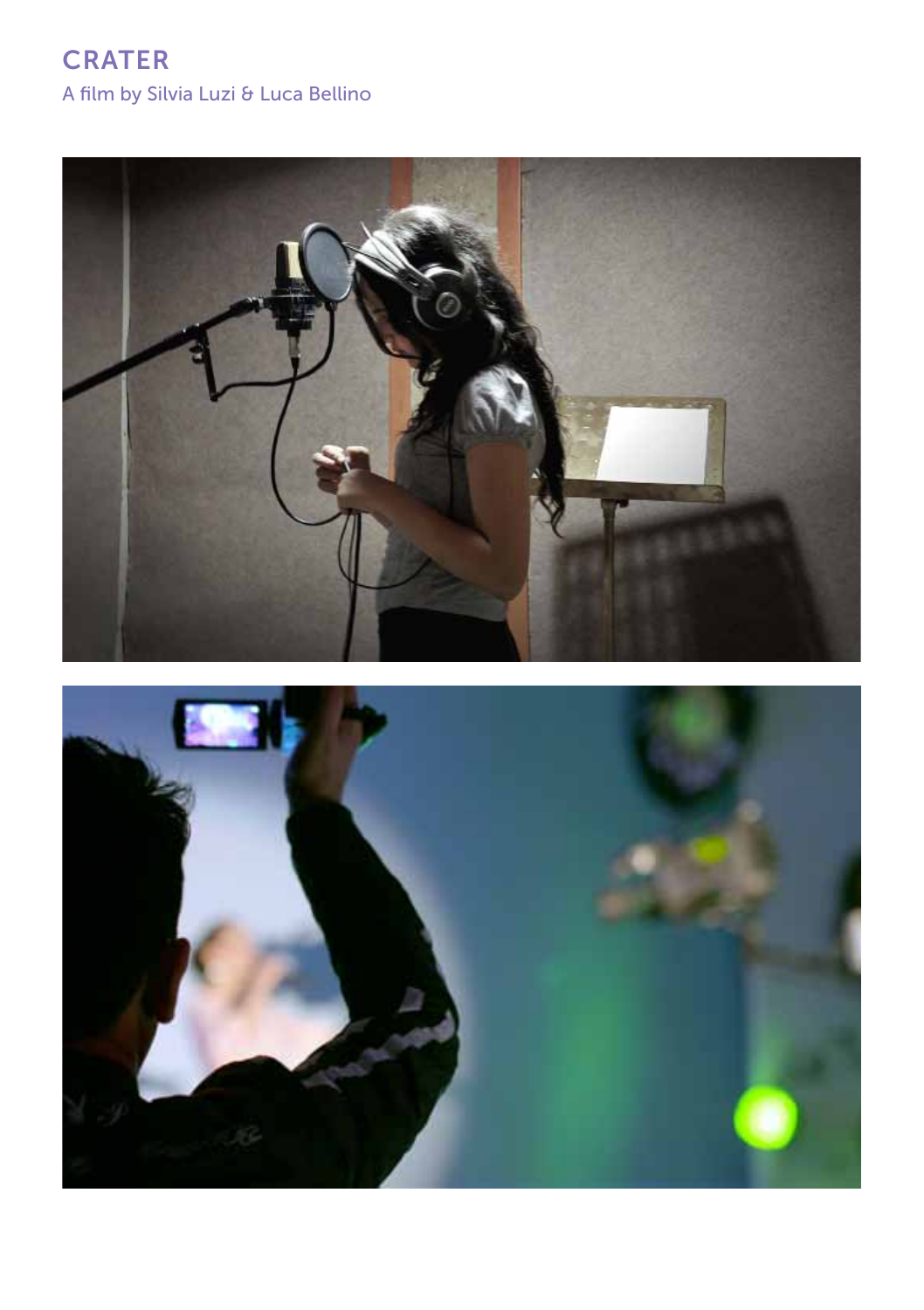**CRATER** A film by Silvia Luzi & Luca Bellino



#### Directors' BIOGRAPHY & FILMOGRAPHY

Luca Bellino (1978) and Silvia Luzi (1976) received several international awards and nominations for directing two previous documentaries. Tfilm, their production company is based in Rome. Tfilm distinguished itself for the strong social and political connotation of its titles. Tfilm's productions are characterized by a clear authorial imprint, a style that combines observation cinema and current events. The Company produced documentaries both for cinema and for television. The work of Luzi and Bellino as directors and producers is focused on film projects with a strong impact.

CRATER is their first feature fiction film.

*THE THREAT* (86', 2008) – more than 60 international film festivals, David Di Donatello Nomination Best Documentary, New York Young Filmakers Prize.

*ON THE ART OF WAR* (85', 2012) – more than 50 international film festivals, 20 awards and nominations. Prix FEDEORA Best European Documentary, Best Documentary at Crossing Europe Film Festival, Leipziger Ring and Healthy Workplaces Film Award at DokLeipzig.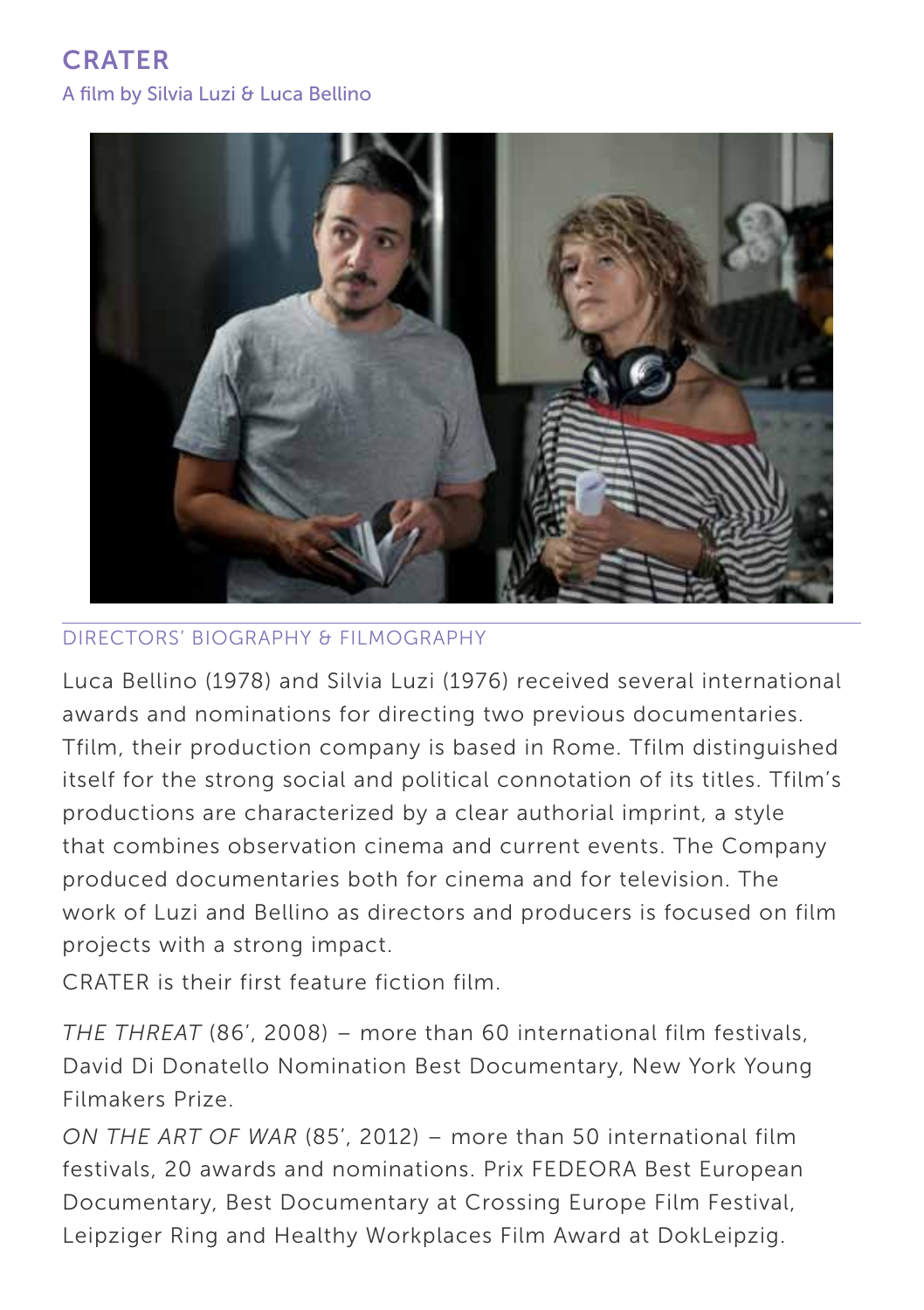#### Directors' STATEMENT

Crater depicts the ambition and the will of redemption of a father, which can become an obsession for him and a source of torment for his children. It is the story of Sharon, a blossoming, girlish 13-year- old, and her father Rosario, visitors of a world of puppets in an anonymous, hostile place.

The cornerstone of the film's working method lies in the choice of directly involving the protagonist already from the writing phase, letting him become at the same time author of the story, driving force and flesh of the staging. Rosario Caroccia, the father, collaborated in the development of the plot and became the actor of his own existence. The locations, the characters and the bonds between them are real and shown with a direct, pitiless style, while the story develops with a fictional rhythm.

Rosario and Sharon play themselves and put on film their own lives as they are hounded by the camera along the parallel tracks of love and violence, success and oppression and reality and fiction.

We watch Rosario walking along the space that we call crater like a soldier on the battlefield, and take up Sharon as his bizarre and ultimate weapon. We chose to stay with them and fight together with their wrinkles, grimaces, bitter smiles and liberating tears. And Rosario and Sharon chose to stay with us, and to support our plan to re-imagine their life transforming it into a film. On the one hand, the shared writing with the protagonists and, on the other, a very clear. We wanted to communicate the suffocating nature of the locations, the claustrophobia of a sealed border, the oppression of a mind that bounces endlessly off the same obsession. The crater is one character among many, it is the space that feeds the stories with its looming, dark presence and its tangible, material discomforts. Spending time with Rosario and Sharon means spending time in their world, and their world is a closed and claustrophobic one.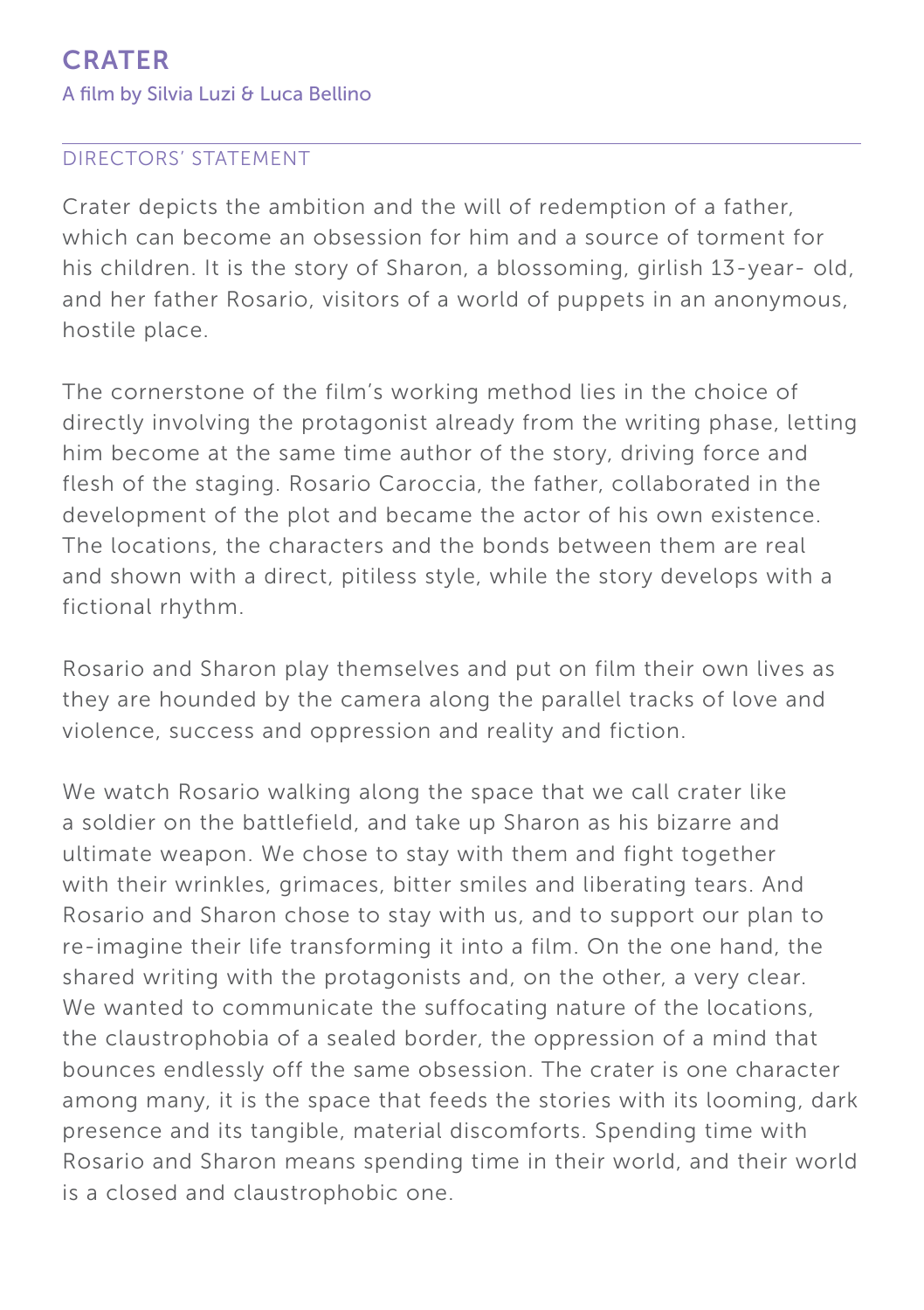#### A film by Silvia Luzi & Luca Bellino

Crater is a film of closed spaces. In the film, the camera becomes one with the bodies, rooms and the environment: close, bold and tireless, to show the defeated ones, the humble who seek rebellion but fail to find redemption. Given this, the perspective we chose was that of a 50mm lens: being close to the characters was not enough for us, we wanted to be attached to their skin and to share their emotions physically. The extreme close-up as a specific visual element of a crater which can only be understood from within its borders, with its own rules and with its own flavour.

To show the ellipses of the story and the intimate lives of these souls in turmoil, we therefore decided to shoot with a skeleton crew composed almost exclusively of two of us, taking rigorous care of the sound, which in the film plays a key role. The focus of the film is not the music – the music is simply the starting point, the McGuffin, the gamble. The music in the crater is not a job, it is a window from which to observe reality. It is life, the battle, the going for broke.

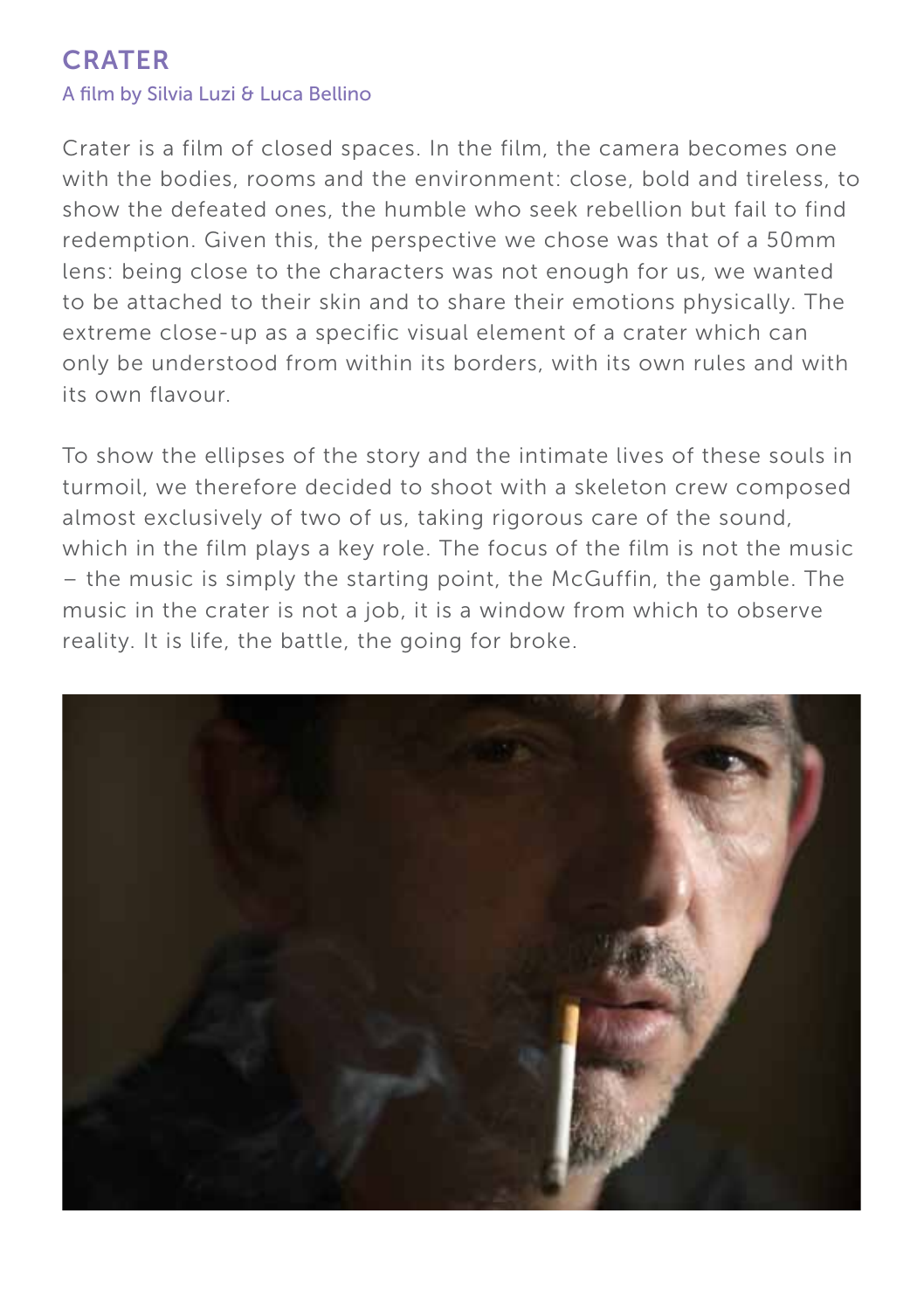#### INTERVIEW WITH LUCA BELLINO and SILVIA LUZI

### *Is your film CRATER based on a true story?*

We started off with a story of pure fiction, born from the deep knowledge of the place we wanted to portray. We imagined a symbolic space, which we call 'crater', a compound of uninterrupted towns and villages that stretches on around Naples, lapping the feet of Mount Vesuvius. The crater is a separate and self-referential universe, forlorn and cheerful, a place with boundaries and rules of its own. It is the anonymous and invisible extension of Naples, a desolation of illusions and misunderstandings, a faint and imperceptible tragedy obscured by the big city. We wanted the story to be imbued with the flavors of this area and with the echo of the sounds that define it without giving a precise geographical connotation. In the crater, we searched for faces and voices, holding auditions for months and spent entire nights amidst the lights of the local TV studios where singers from the area came to perform. We looked for fathers and their children and found illusions and moments of glory. We met whole families involved in drafting career plans for folk music stars, indebted fathers, proud mothers and minors weighed down by the responsibility of deliverance. In the crater, social acceptance does not go through sports, dance or beauty contests; it is fastened on a type of music ignored by the rest of the world. The key to respect and consideration in the crater is "neomelodic music". And the offspring becomes the vehicle to a dream, a final bet. So, in the end "Crater" is an imaginary story carrying a heavy load of reality.

## *How did you meet Sharon, Rosario and their family? And why did you decide to cast them as your protagonists?*

In the screenplay, the role of the family was already the focus point, a sort of space within the space, a crater within the crater. But, for the system we wanted to create, we needed a real family that would be able to project the kind of dysfunctional behavior and the emotional ties inherent to any family unit.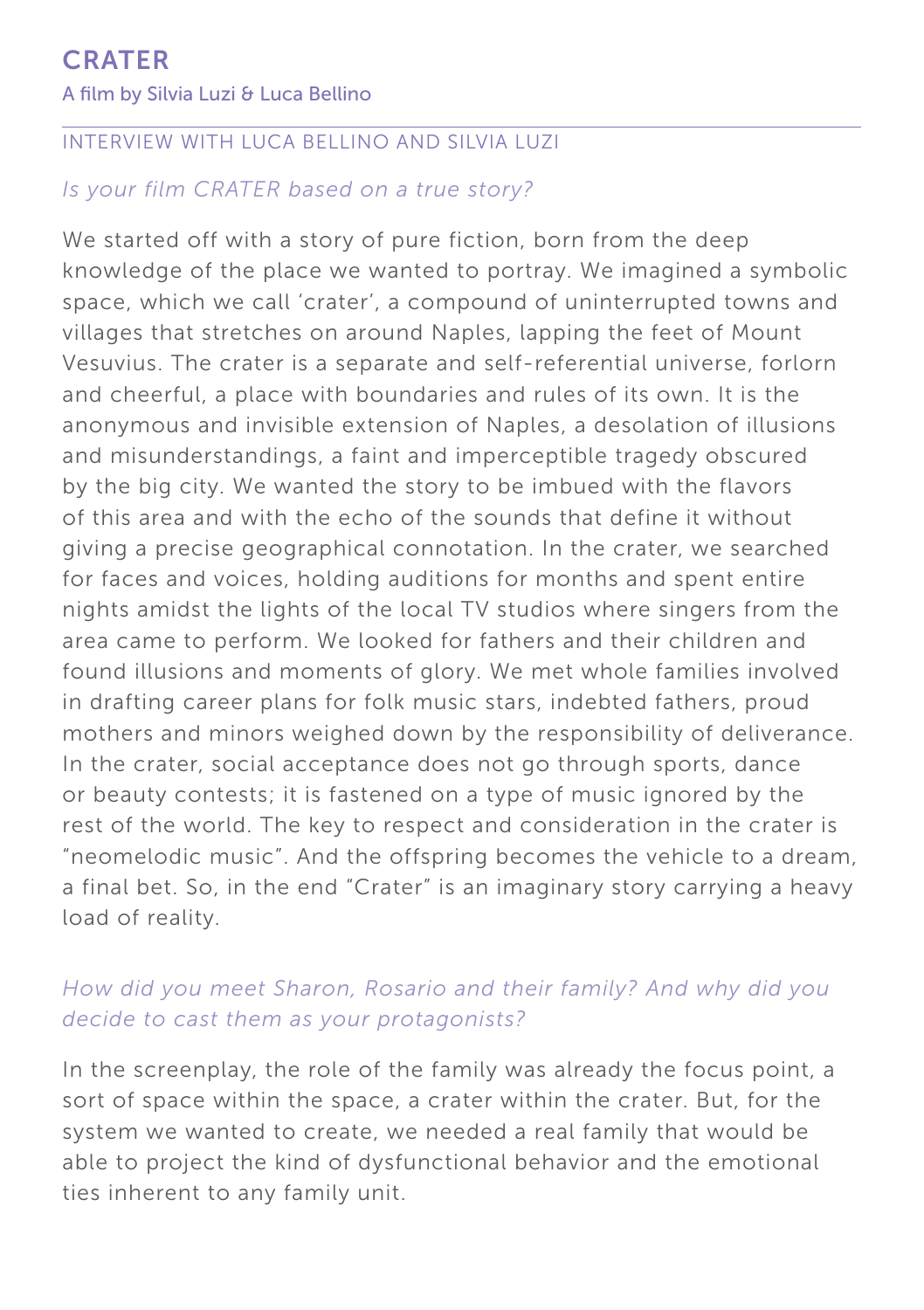The screenplay we had written also contained another element: adolescence as a symbol of conflict and pure rebellion. We looked for fathers with teenage children, faces capable of embodying both the idea of vengeance and resistance towards the world, as well the inner insurrection of a thirteen-year-old. After months of rehearsals we thought we had closed the cast and were ready to start shooting. Then we came across this truck full of stuffed animals and plush toys and suddenly stood before Rosario and his pure and unconscious ambition. And there, at his side was Sharon, all freckles and smiles, slack and indolent with a puberty exploding in breasts and unawareness. We had no doubts. The film was born.

## *CRATER is your first feature length, after having shot two documentaries. How and why did you cross the thin line towards fiction, while clearly maintaining a documentary core?*

From the very beginning we wanted each visual element of the film to be real. The clothes, the places, the objects as well as the lives of the other characters that cross Sharon's and Rosario's path. However, the idea rooted in the writing phase was to bring it together into the stylistic and narrative structure of a pure fiction film.

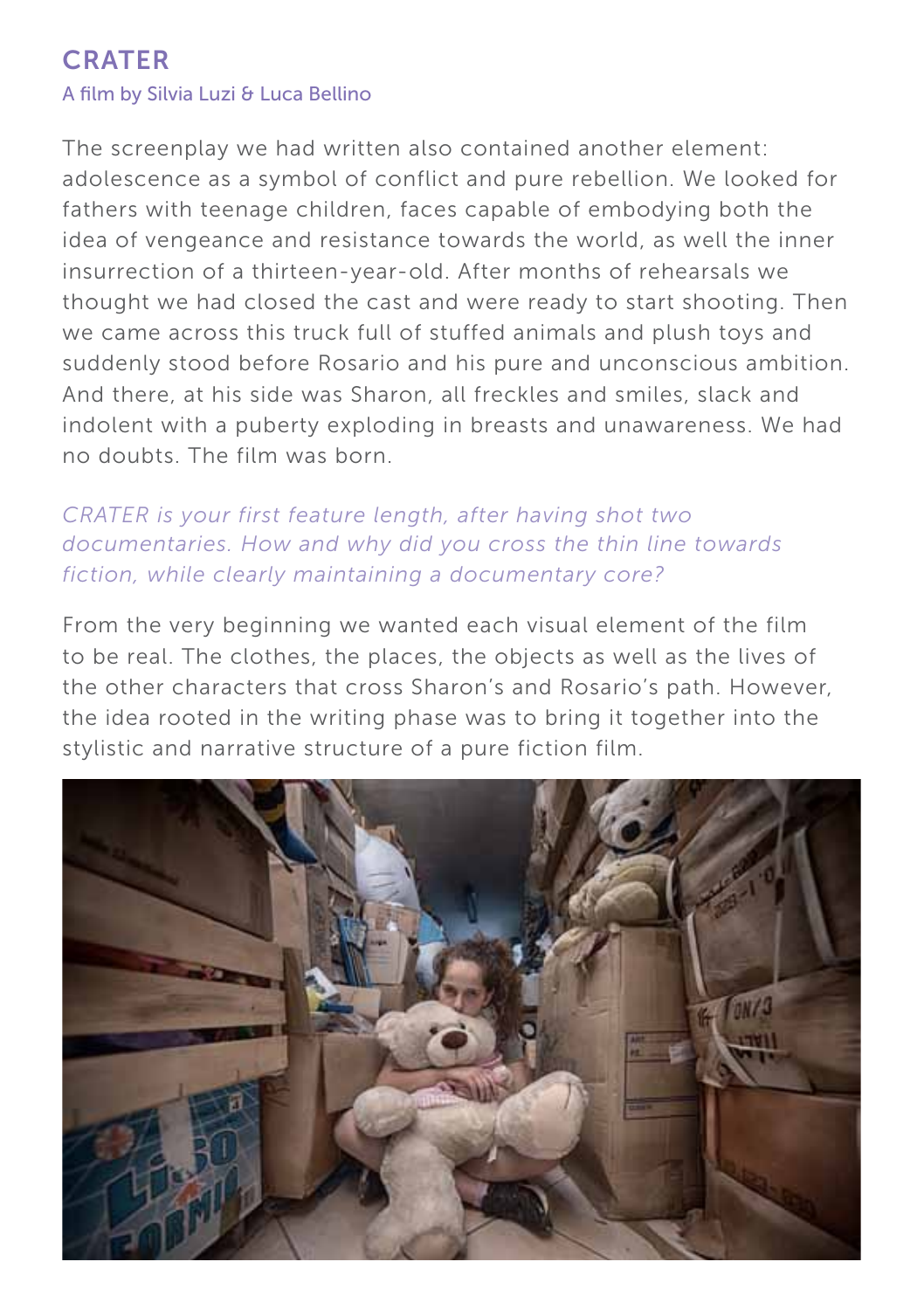#### A film by Silvia Luzi & Luca Bellino

The experiment was to use reality or the documentary language to enrich film in its form and essence. We used everything that was before us, highly symbolic and moldable material. We never wanted to hide the documentary footprint, but we wanted to show it in its slow meltdown, a progressive loss of density that had to go hand in hand with the story. With the evolution of the plot, a soft but constant metamorphosis takes place between reality and fiction. A short circuit that we had looked for and wanted from the beginning and that we attempted to underline further in post-production, working in the same direction both with the color grading and the sound design.

## *How did you work on the set with non-professional actors? Were the dialogues and the screenplay set or did you work on the improvisation of language and situations?*

The idea of working with non-professional actors and people that were actually related was always a priority. The 'training' of the actors took place while shooting. We started with a screenplay that grew and was enriched day by day. We shot in sequence, developing every single scene with Rosario and Sharon for days, discussing it, expanding it and defining the dialogues. Rosary turned out to be an unconscious talent, capable of digging into his past to rediscover emotions and events that justified his actions. We slowly started involving him in the writing process; his intuitions and impulses enhanced our work while at the same time reassuring us about the correctness of the system we had set in motion. With Sharon, on the other hand, the work was very intimate and exclusive. We watched her improve and grow day after day; we shared the infinite torments of adolescence as well as the anxiety of growing older and transferred into her character a whole interior world as yet unexplored by herself. In the creation of the characters and through the acting, their personalities and their daily live switched places. Rosario became a strict father, unfaltering in his almost heroic dream while Sharon had to measure her intensity and tone. She studied hard in order to accomplish a transformation and modify her extroverted and laid-back nature. She hid the smiles and learned to handle a character defined primarily by looks and glances, unexpressed emotions and physicality. For all of us it has been a long journey of growth and great commitment.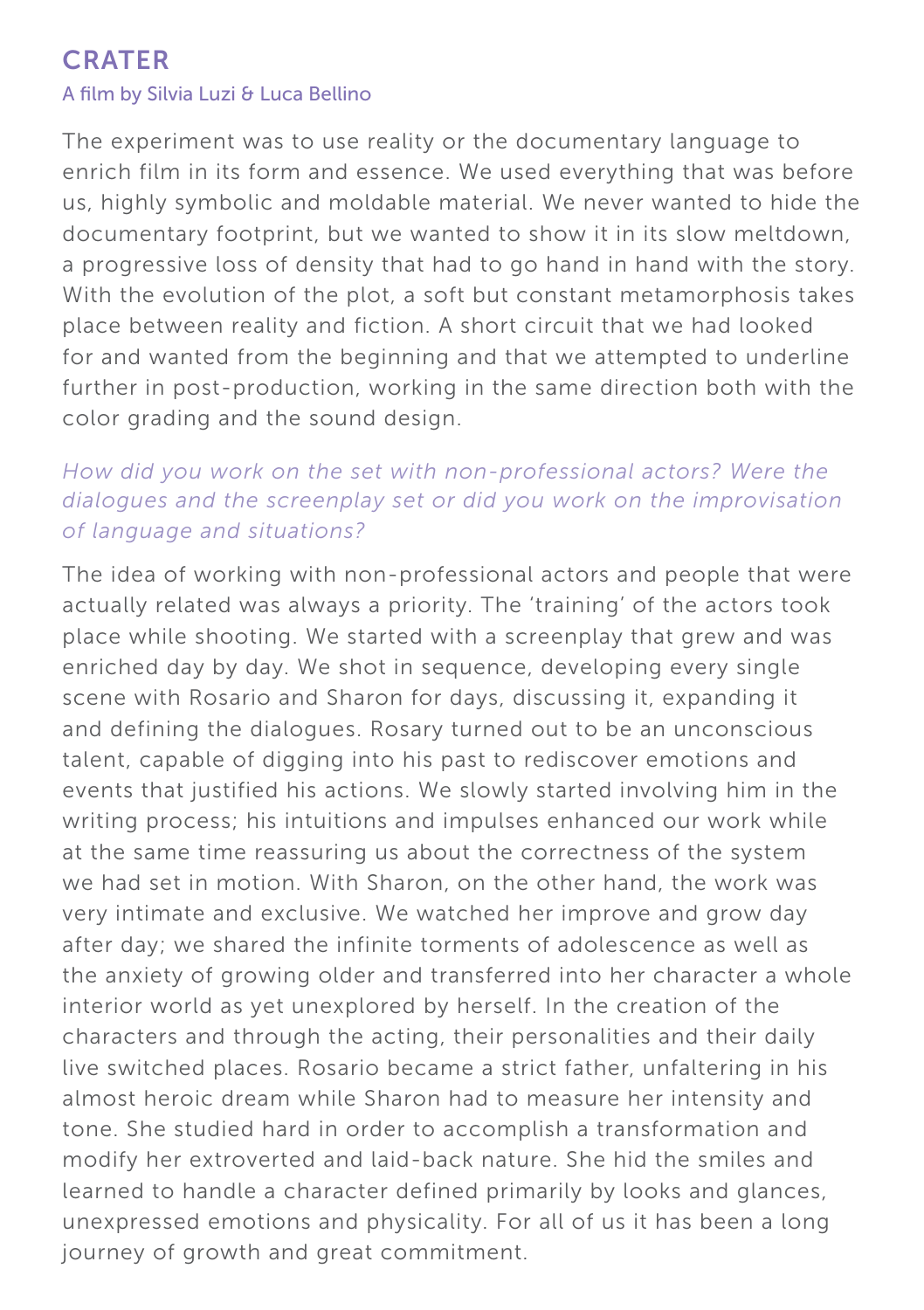

*In the film, you observe the family relationship as opposed to the limits of cultural and social freedom. In your opinion what is the real conflict between father and daughter?*

*We wanted to tell an intimate story, the story of a father and a daughter, of their bizarre universe made of plush toys, traditional songs*  and local TV stations; we wanted to tell about the natural conflict that *develops towards adults when you are thirteen and about the need to offer a different future to your children. The father and the daughter as well as the other characters, are isolated from the rest of the world, which, for style reasons as well, is always out of focus. "Crater" is a film full of closed spaces - those of the house, of the recording studio and of the television studio - but also of the car that becomes an aquarium with putrid windows. We wanted the camera to become one with the bodies and the environment, precisely because of the desire to tell of a world within the world, a conflict within the conflict. We were not interested in digging into social issues, in condemning the Government, which probably in those places is not very present; we did not want to denounce the situation of cultural or social degradation. Rosario and Sharon are very bright stars that have nothing to do with the Neapolitan cliché of sun, love, music and carefree living. It is the rebellion that makes them shine. Maybe this is the true tension, the real conflict of the film.*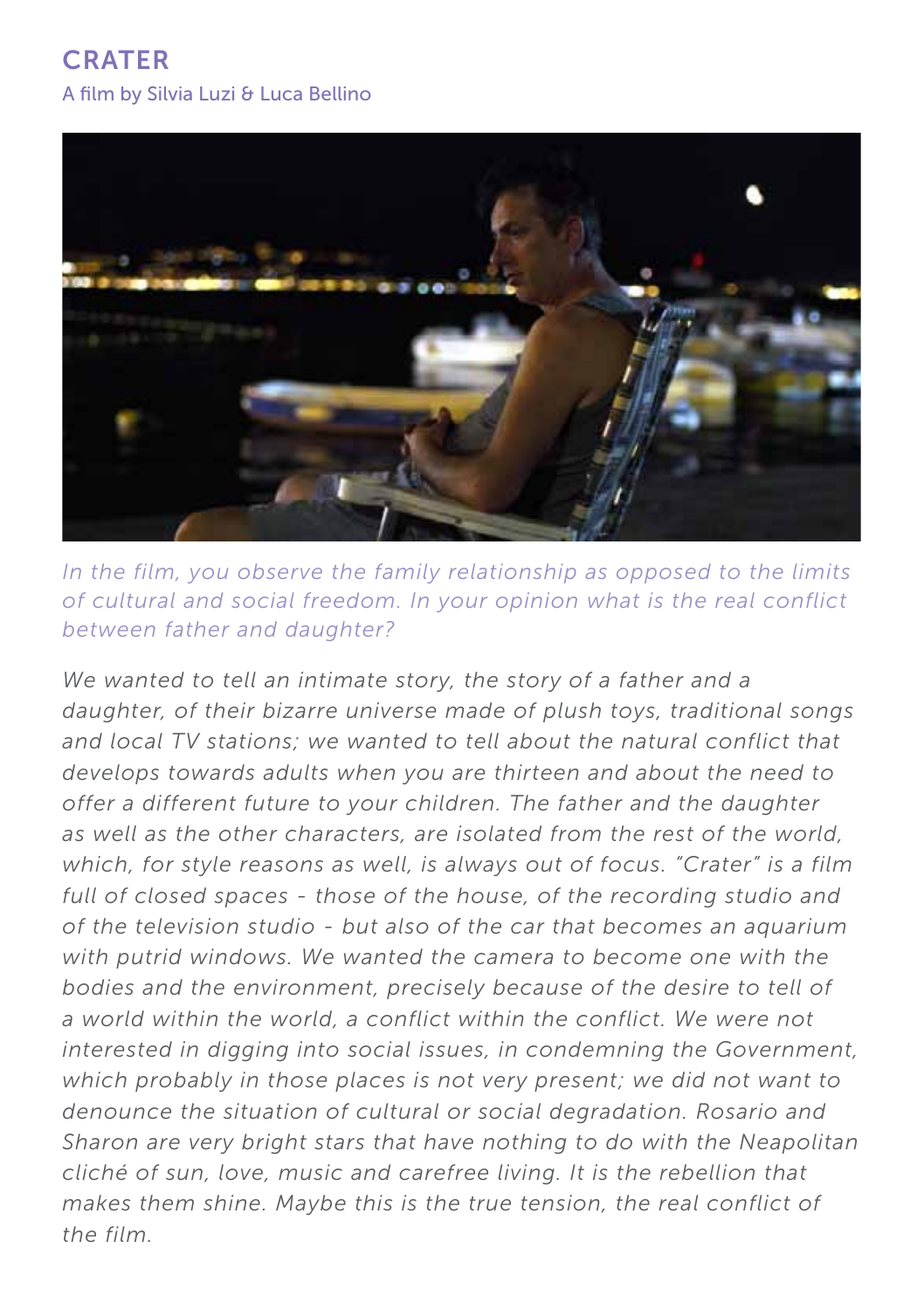#### A film by Silvia Luzi & Luca Bellino

*Music - the Neapolitan folksongs in particular - is predominant in the film. How did you conceive the cinematic work in accordance with the music?*

*In the crater, music becomes a style that mixes the great Neapolitan song tradition with Italian pop music and walks a thin line between kitsch and trash. It is defined as "neomelodic" because it retraces the history and memory of the territory but is new in its contents. It is an independent movement that is completely detached from any music label. A kind of sovereign government that feeds on its own market and on perfectly functioning dynamics. It is music with lyrics in dialect that refer to a present that is deciphered without difficulty by the listener. Outside the crater, the neomelodic performers are totally unknown or, at best, ridiculed and looked on with the amusement and leniency reserved for some whacky freak show. In the crater, they are stars. Music is not the focus of the film; it's just the starting point, a stake and an alibi for the virtual engine of the plot. To tell Rosario's wager, we chose a typically neomelodic song, specifically written for Sharon. "O silence do dolore"/"O Silenzio do dolore" (The Silence of Suffering) has lyrics that refer to a father-daughter relationship. It is also a song that has elements of Rosario's true story, the one that is not told in the film.*

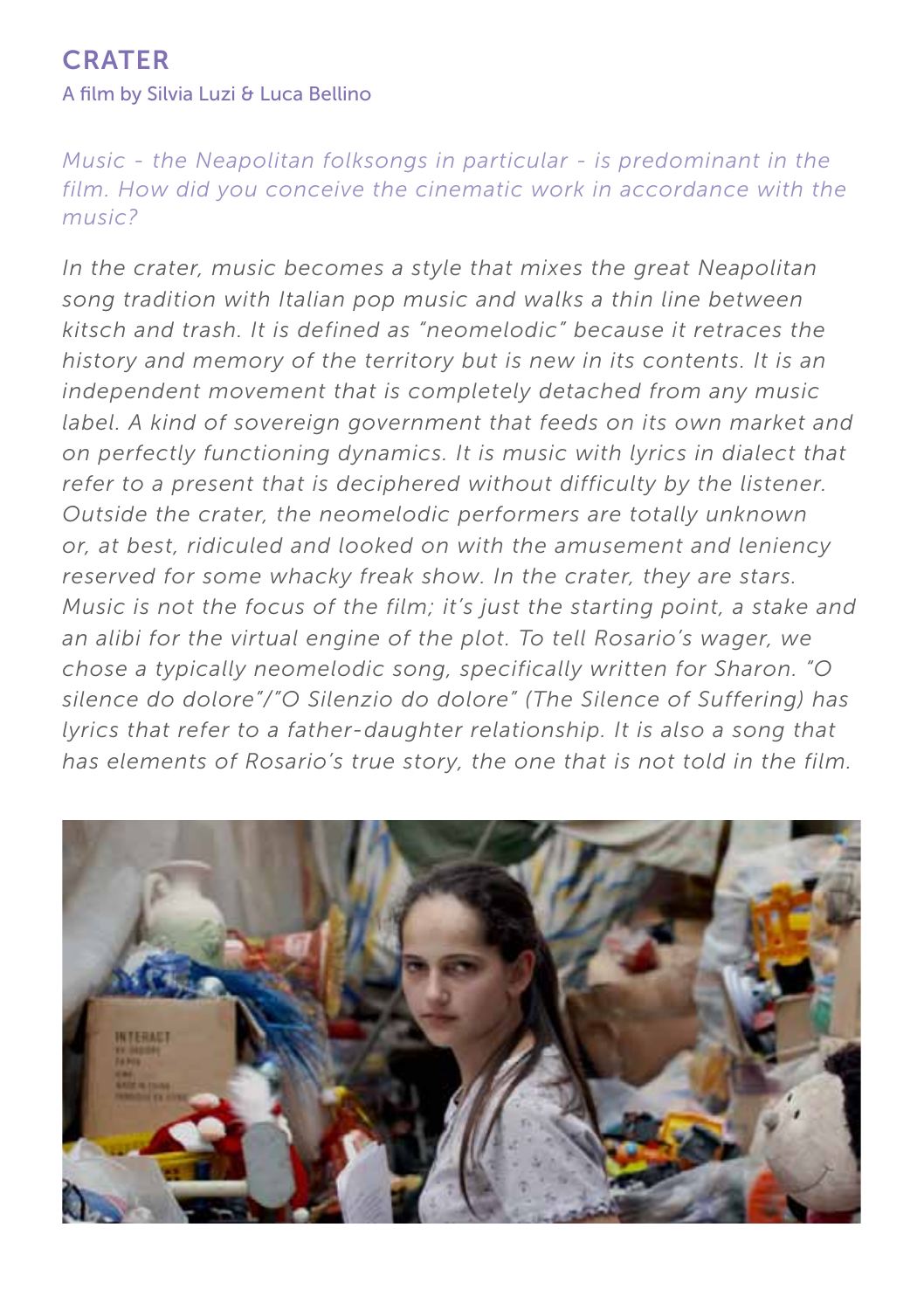### FESTIVALS

World Premiere Venice International Film Critics' Week – Competition (2017)

> International Premiere Tokyo Film Festival – Competition (2017) Special Jury Prize

Rabat Film Festival, Morocco – Panorama (2017)

Geneva GIFF, Switzerland – Competition (2017)

Goteborg FF – Five Continents (2018)

Crossing Europe FF (Austria) – Competition (2018) Special Jury Prize